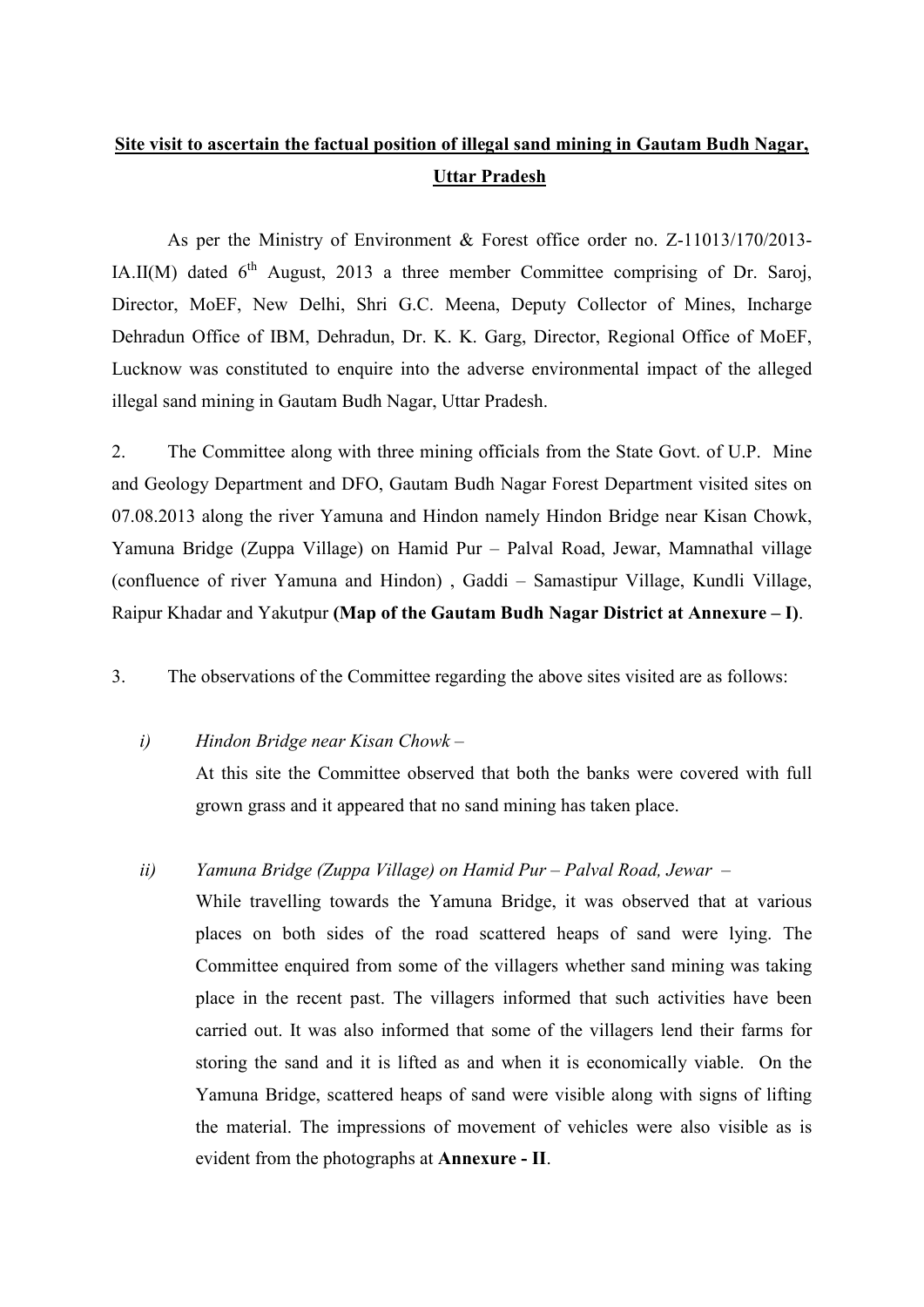#### *iii) Mamnathal village (confluence of river Yamuna and Hindon) –*

At this site, deep excavated areas were noticed along the bank of river Yamuna indicating lifting of sand. The path towards the bank had impressions of movement of heavy vehicles. At a distance of about 1 km. there was a small building where a JCB was seen which is evident from Photograph at **Annexure – III**.

### *iv) Gaddi – Samastipur Village –*

While moving towards these villages, the sand was lying on both sides of the path. It was also observed that sand was stored at few places in these villages. At the site of bank of river heaps of sand mine was stored and visible impressions of lifting the sand was noticed. The water was seen just adjacent to these heaps of sand. It was informed by one of the villager that there was no water till late night of  $6<sup>th</sup>$  August and all of sudden water was pumped in huge quantity. The Committee discussed with school children whether the mining activity is taking place opposite their village or not and whether this water was there yesterday or not. The children informed when they left for school in the morning the water level was very low and in about five hours time, the entire bank was full of water. One of the villager also informed that he had crossed this area by boat and had walked on the bank but he was surprised to see water level has gone up on the bank within a span of 4 hours. Based on the discussions with the villagers and also by visual observations, it appears that excavated area has been filled with water. **Photographs depicting the above scenario is at Annexure – IV**.

#### *v) Kundli Village –*

While approaching the village it was noticed that in and around the village there were lots of sand storage / stocks as can be seen from the Photographs at **Annexure – V**.

#### *vi) Raipur Khadar –*

It was informed by the State Officials that the State Govt. has granted three mine leases in Gautam Budh Nagar. All the three leases granted are adjacent to each other in Raipur Khadar area. The details are as follows: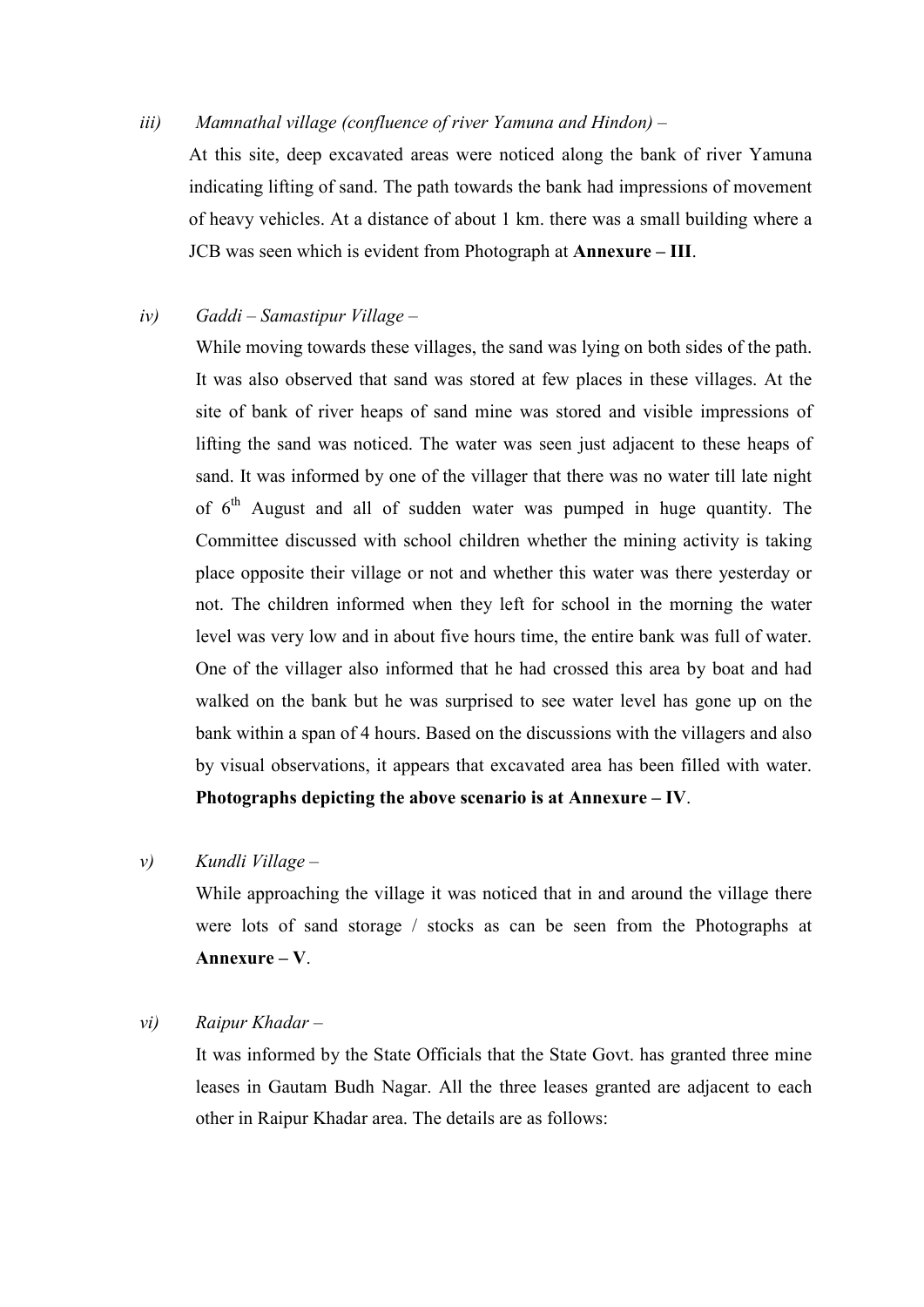- (i) Chakbasantpur having MLA of 151 acres which expired on 1st May, 2013.
- (ii) Azgarpur Jagir having MLA 100 acres which expired on 1st May, 2013.
- (iii) Raipur khadar having MLA 156 acres has been extended till 15th September, 2013.

The Committee observed that there was no mining activity taking place at present. These mines were operating in the past without seeking environmental clearance from MoEF / SEIAA and no NOC/consent to operate from UP SPCB. Hence, there operation were in violation of the environmental regulations. **The site Photographs can be seen at Annexure – VI.** 

*vii) Yakutpur –* 

It was observed that sand mining was evident on the bank of river and heaps of sand was seen in the vicinity of the village. **Photographs depicting the activity is at Annexure – VII.** 

# **4. Existing legal frame work:**

The existing legal frame work for under taking mining activity are as follows:

- (i) As per MMDR Act, 1957 as per section 15 power have been delegated to the State Govt. to make rules in respect of minor minerals and as per section 23 (C) powers have been delegated to the State Govt. to make rules for preventing illegal mining, transportation and storage of minerals. The State Govt. needs to take action for such illegal mining activity under these sections of MMDR Act, 1957 and IPC.
- (ii) As per the Environment Impact Assessment (EIA) Notification, 2006, as amended, requires mining projects (new projects, expansion or modernization of existing projects as also at the stage of renewal of mine lease) with lease area of 5 ha and above, irrespective of the mineral (major or minor) to obtain prior environment clearance under the provisions thereof. Mining projects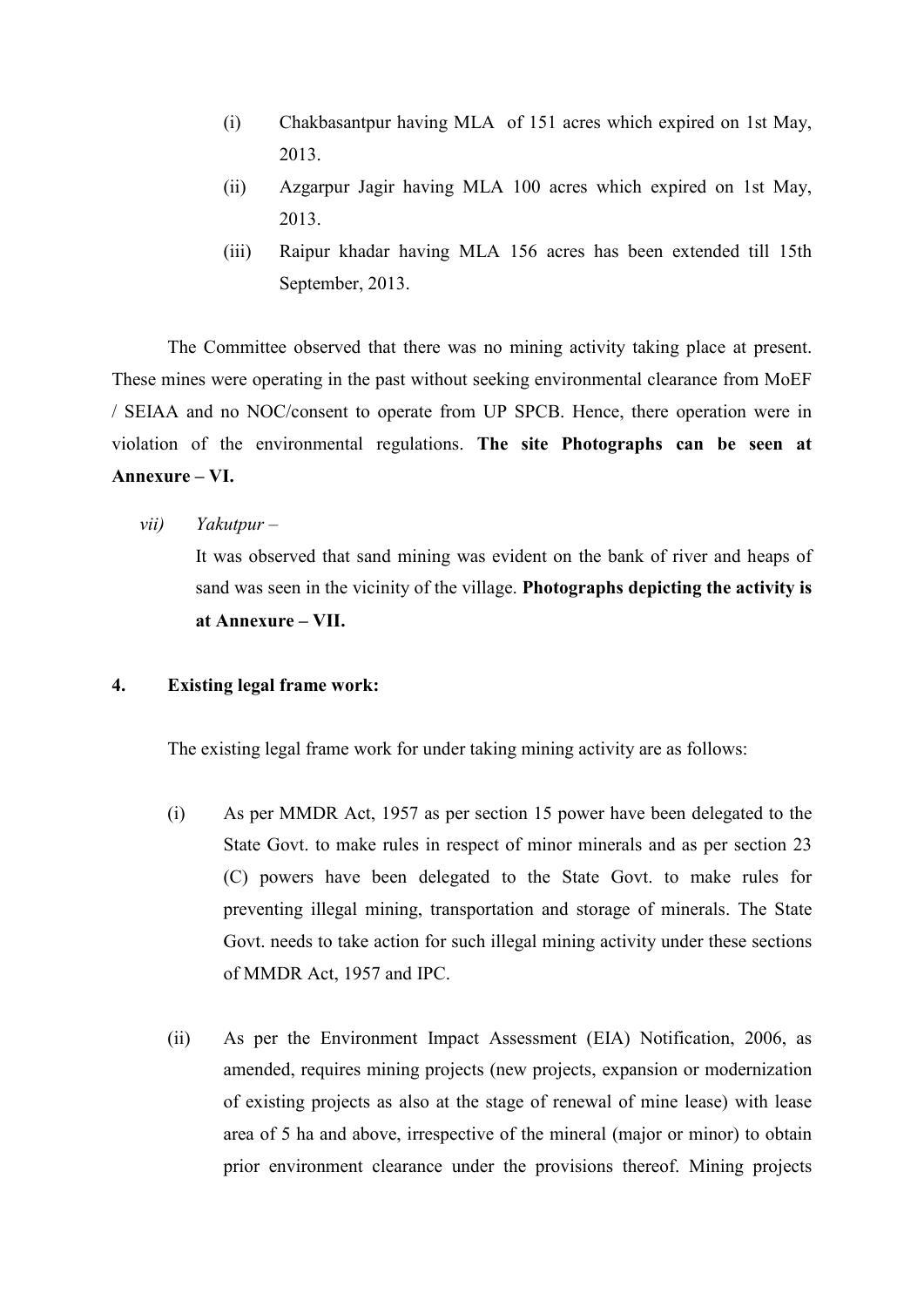with lease area of 5 ha and above and less than 50 ha are categorized as category 'B' whereas projects with lease area of 50 ha and above are categorized as category 'A'. The category 'A' projects are considered at the central level in the Ministry of Environment & Forests while category 'B' projects are considered by the respective State/UT Level Environment Impact Assessment Authority, notified by MoEF under the EIA Notification, 2006.

# **5. Directions given by the various courts for mining of minor minerals which are as follows:**

- (i) As per Supreme Courts direction Special leave petition (C) no. 19628-19629 of 2009 with SLP(C) Nos. 729-731/2011, 21833/2009, 12498-499/2010, SLP(C)... 16157/2011 & CC 18235/2011 order dated  $27<sup>th</sup>$  February, 2012 *directed "that leases of minor mineral including their renewal for an area of less than five ha be granted by the States/UTs only after getting environmental clearance from the MoEF.''* In order to ensure compliance MoEF issued a circular No. L-11011/47/2011-IA.II(M) Dated  $18<sup>th</sup>$  May, 2012. It has now been decided that all mining projects of minor minerals including their renewal, irrespective of the size of the lease would henceforth require prior environment clearance. Mining projects with lease area up to less than 50 ha including projects of minor mineral with lease area less than 5 ha would be treated as category 'B' as defined in the EIA Notification, 2006 and will be considered by the respective SEIAAs notified by MoEF and following the procedure prescribed under EIA Notification, 2006.
- (ii) Recently NGT, New Delhi in Original application no. 171 of 2013 has passed an order on 5<sup>th</sup> August, 2013 that *"In the meantime, we restrain any person, company, authority to carry out any mining activity or removal of sand, from river beds anywhere in the country without obtaining Environmental Clearance from MoEF/SEIAA and license from the competent authorities. All the Deputy Commissioners, Superintendent of Police and Mining Authorities of all the respective States are directed to ensure compliance of these directions"* (**Annexure - VIII**).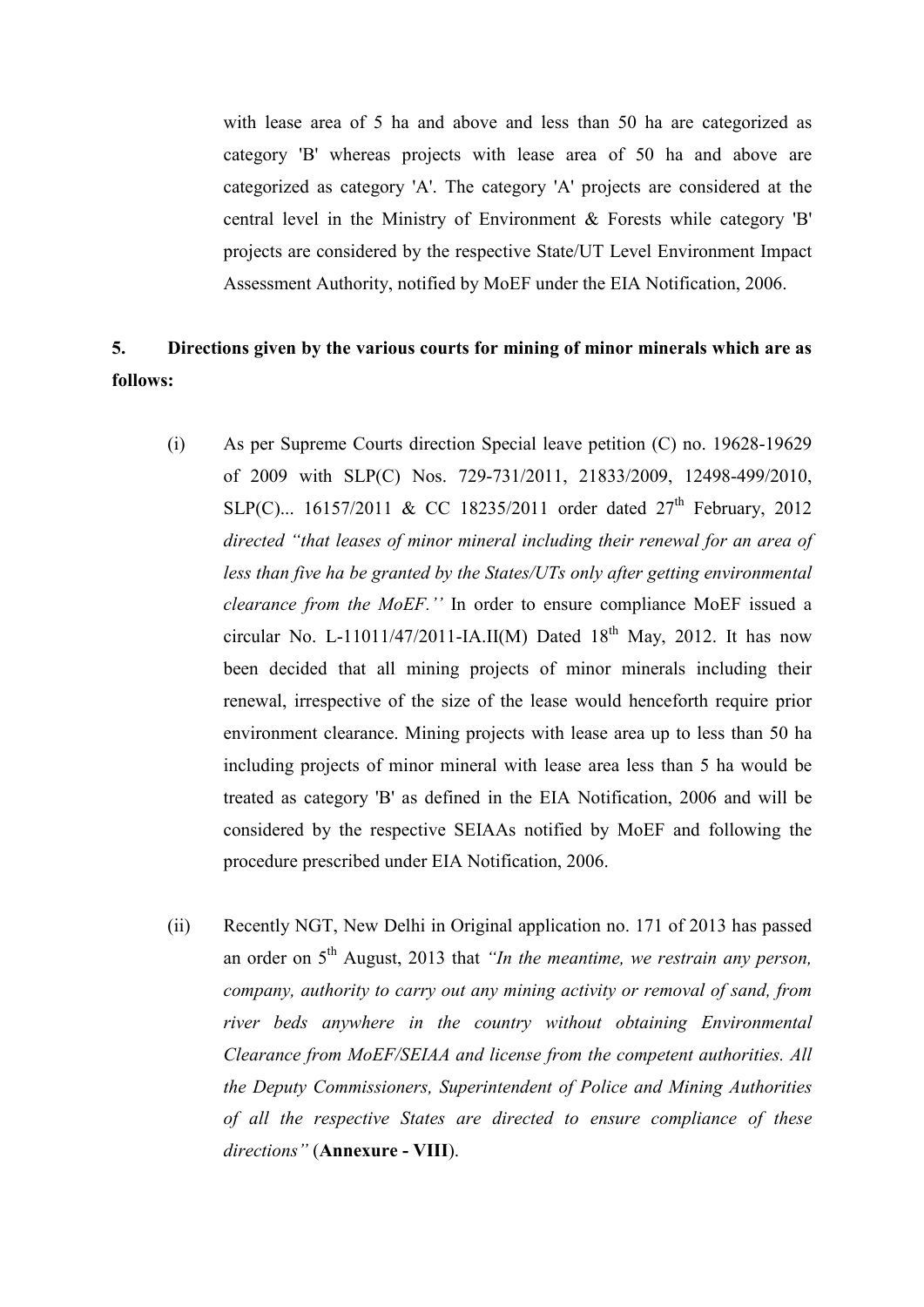(iii) High Court of Allahabad in **Writ Petition No. 9416 (M/B) of 2010** Mohd. Kausar Jah vs. Union of India and others AND **Writ Petition No.10025 of 2010 (M/B)** on  $29<sup>th</sup>$  April, 2011 directed:

(A). In respect of mining leases whose period expired after coming into force of the notification dated 14.9.2006, as also in respect of new mining leases granted subsequent to 14.9.2006, it is mandatory to obtain environmental clearance under the Notification dated 14.9.2006. Many holders of mining leases from the district Saharanpur have applied for environmental clearance and their applications are pending and as there was some dispute as to whether minor minerals, include sand/silica falling within the definition of mining minerals, we grant time till 30.6.2011 to carry on the mining operations.

(B). The State Government to ensure as on 1.7.2011 that no person anywhere in the State will carry out any mining activity of minor minerals including sand/silica based on the mining leases, which do not have the environmental clearance under the notification of 14.9.2006.

As a follow up of the above Hon'ble High Court of Allahabad direction, the U.P. State Govt. issued a circular no.  $6193/86-2011-127/11$  dated  $29<sup>th</sup>$  June, 2011 to all District Collectors for effective compliance of the directions (**Annexure – IX**).

#### **6. Conclusion:**

In view of the observations of the Committee, existing legal frame work and the directions given by the various courts for mining of minor minerals it is evident that rampant, unscientific and illegal mining has been going on at various locations in the Gautam Budh Nagar District along the Yamuna River. This is in violation of the environmental regulations, the Mines and Minerals (Development and Regulation) Act, 1957 and the directions given by the Hon'ble Supreme Court, Hon'ble High Court of Allahabad and NGT New Delhi.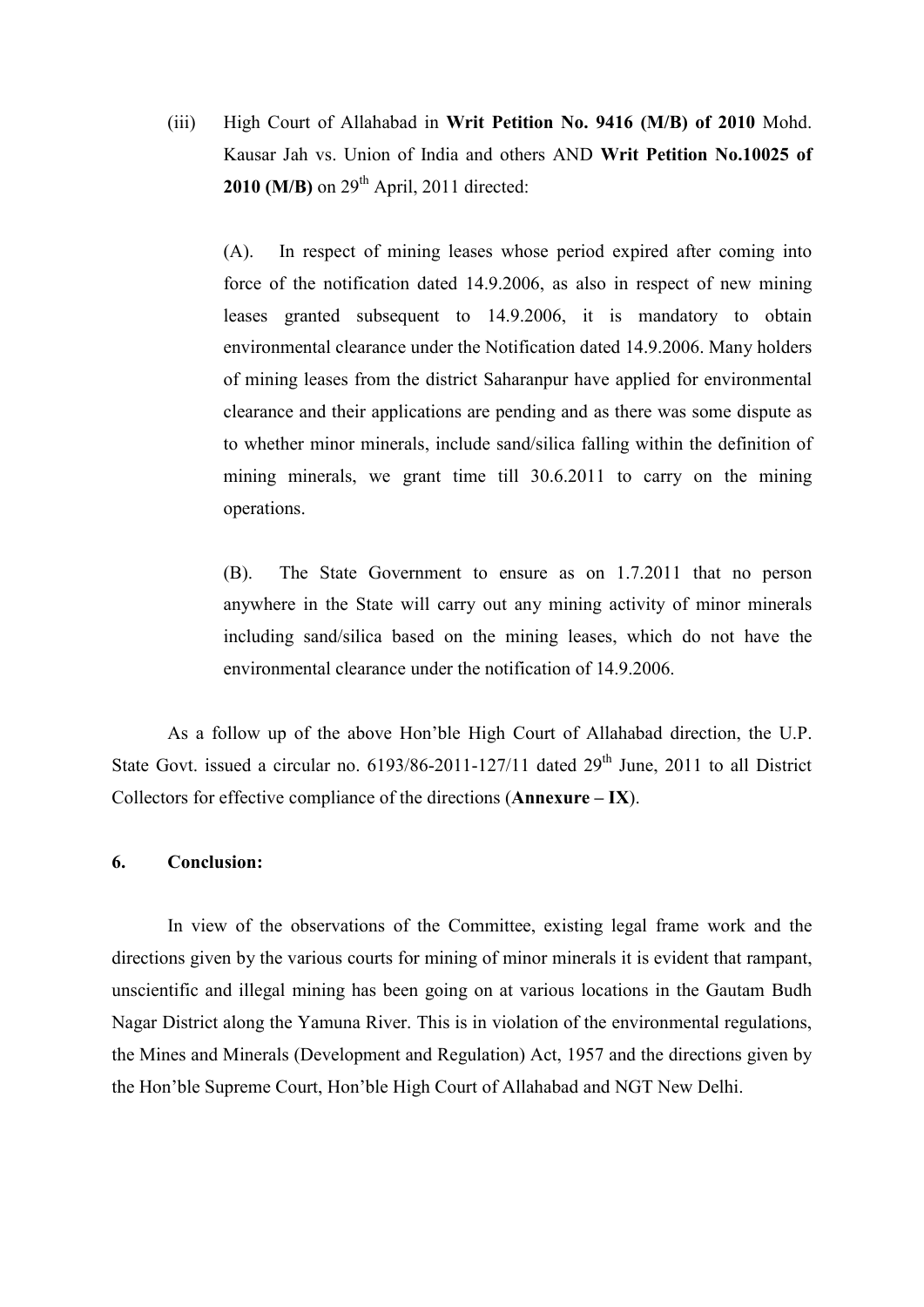# **7. Suggested further course of action:**

- (i) As per the directions given by the Hon'ble Supreme Court on  $27<sup>th</sup>$ February, 2012 all State Governments need to frame Minor Mineral Concession Rules within a period of six months and submit their compliance report. The recommendation for river bed mining need to be adopted:
	- (a) In the case of mining leases for riverbed sand mining, specific river stretches should be identified and mining permits/lease should be granted stretch wise, so that the requisite safeguard measures are duly implemented and are effectively monitored by the respective Regulatory Authorities.
	- (b) The depth of mining may be restricted to 3m/water level, whichever is less.
	- (c) For carrying out mining in proximity to any bridge and/or embankment, appropriate safety zone should be worked out on case to case basis, taking into account the structural parameters, locational aspects, flow rate etc. and no mining should be carried out in the safety zone so worked out.
- (ii) As per Minor Mineral Concession Rules of U.P., the State Govt. is required to grant mine lease area with Khasra Nos. for undertaking mining activities. The mine lease granted should have coordinates identified (Latitude and Longitude).
- (iii) The proponent should also prepare a mine plan which should be duly approved by the State Department of Mines & Geology.
- (iv) As per the Hon'ble Supreme Court's order dated  $27<sup>th</sup>$  February, 2012, all mine leases irrespective of area should obtain EC as per EIA Notification, 2006.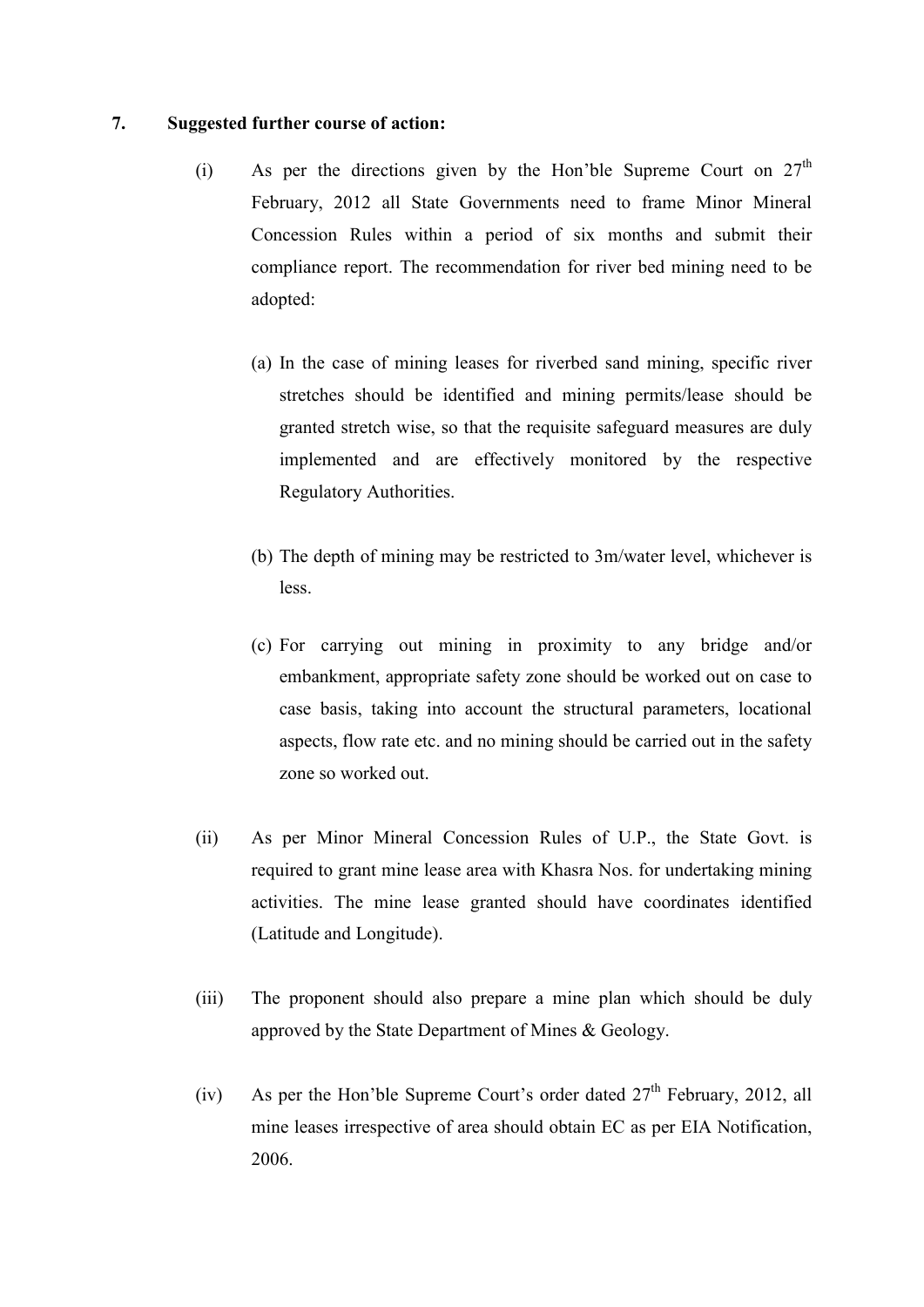- (v) While seeking environmental clearance for carrying out sand mining activity the following should be adopted:
	- Prior environmental clearance is mandatory from MoEF/SEIAA irrespective of the mine lease area.
	- Need to undertake a study for cumulative impact due to sand mining and adopt cluster approach. 'Cluster Approach' to be adopted for collection of baseline data, which shall adequately cover every single Lease Area under consideration before seeking Environmental Clearance. The cumulative impact study should emphasise on pollution load due to transportation, available infrastructure for transportation, details of transportation of mined out materials as per the Indian Road Congress for both the ways (Loaded as well as unloaded trucks) rate of sedimentation etc.
	- Need to undertake an annual replenishment study from recognised institution. In case the replenishment is low the mining activity / production levels shall accordingly be decreased / stopped.
	- No in-stream mining should be permitted as it affects the aquatic life. In case the State Govt. wishes to undertake in-stream mining they need to have a study conducted from recognised Institution to examine the impact of mining of plankton, benthic flora and fauna, turbidity downstream and other related environmental parameters.
- (vi) Regular monitoring of the mining activity to ensure that effective compliance of stipulated environmental conditions and are abiding to the Minor Mineral Concession Rules of the State Govt.